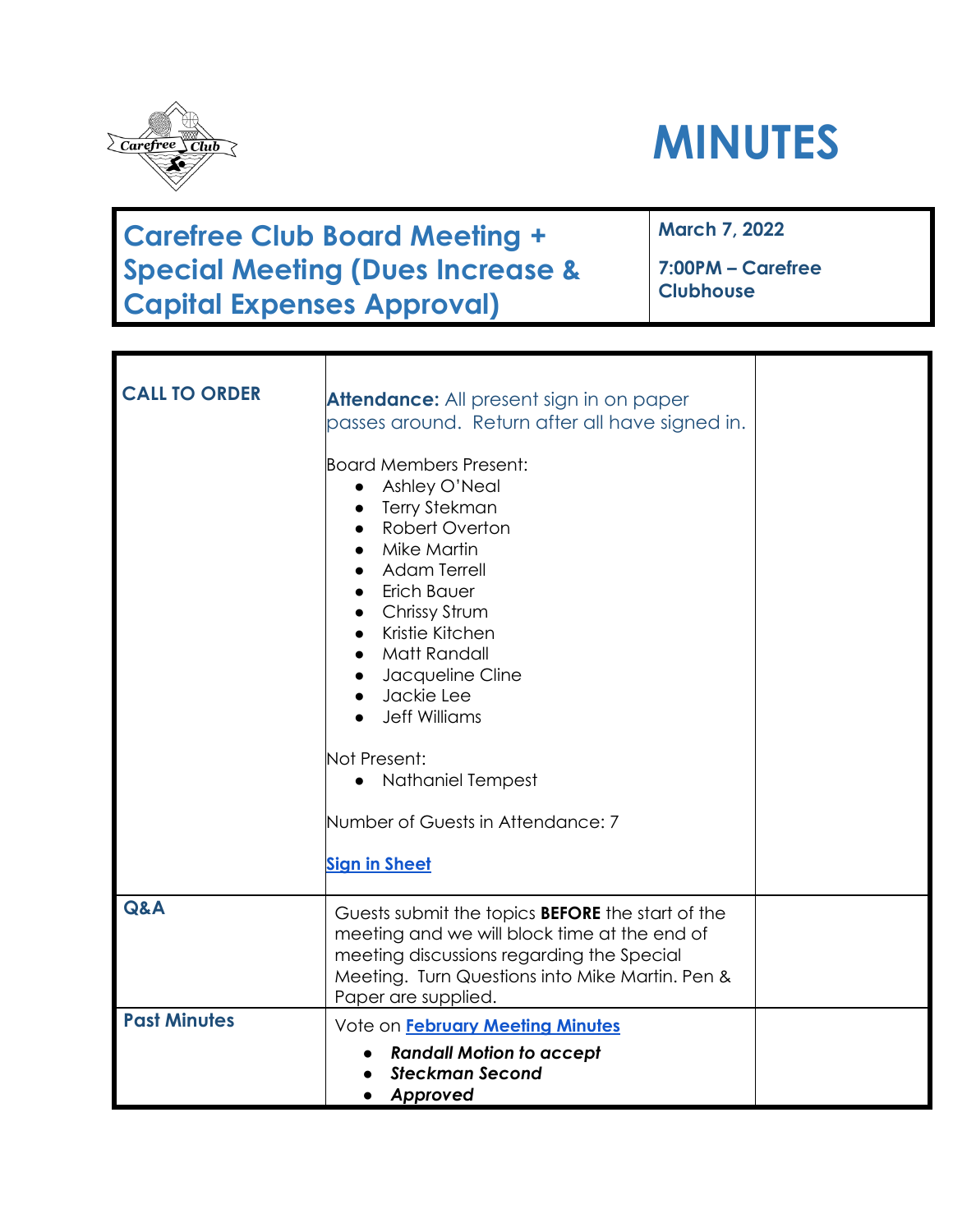| <b>New Business:</b>                 | No new business - Ballot/Proxy Results will be<br>shared at the end of the meeting.                                                       | <b>Ashley O'Neal</b>    |
|--------------------------------------|-------------------------------------------------------------------------------------------------------------------------------------------|-------------------------|
| <b>PRESIDENT</b>                     | President's Report HERE                                                                                                                   | <b>Ashley O'Neal</b>    |
|                                      | Scanning - Terry didn't get a chance to<br>review. Will discuss in April<br>Light bill is high                                            |                         |
| <b>VICE PRESIDENT +</b>              | Vice President - Nothing to Report                                                                                                        | <b>Terry Steckman</b>   |
| <b>Clubhouse</b>                     | Clubhouse Report HERE                                                                                                                     |                         |
| <b>CORPORATE</b><br><b>SECRETARY</b> | Nothing to Report                                                                                                                         | <b>Kristie Kitchen</b>  |
| <b>TREASURER</b>                     | March 2022 Treasurer Committee Report<br><b>Here</b>                                                                                      | <b>Chrissy Sturm</b>    |
|                                      | <b>Financial Report (each month has a tab)</b>                                                                                            |                         |
|                                      | Request to add 2 decimal points to the<br><b>YTD Summary column for readability in</b><br>the Finance Report.                             |                         |
|                                      | Robert Overton - motion to approve Jan<br><b>Financial Report</b>                                                                         |                         |
|                                      | <b>Terry Steckman - 2nd</b>                                                                                                               |                         |
|                                      | Approved                                                                                                                                  |                         |
|                                      | Overton - motion to approve Feb Financial<br>Report - amend the report to state February                                                  |                         |
|                                      | Steckman - 2nd                                                                                                                            |                         |
|                                      | Approved                                                                                                                                  |                         |
| <b>POOL CHAIR</b>                    | Pool report HERE                                                                                                                          | <b>Jacqueline Cline</b> |
|                                      | Life Guards 6 applicants, 4 interviews<br>Pool committee will meet to set up pick-up<br>days<br><b>Painting / Striping - end of March</b> | & Ashley O'Neal         |
| <b>GROUNDS CHAIR</b>                 | <b>Grounds Report HERE</b>                                                                                                                | <b>Jacqueline Cline</b> |
|                                      |                                                                                                                                           |                         |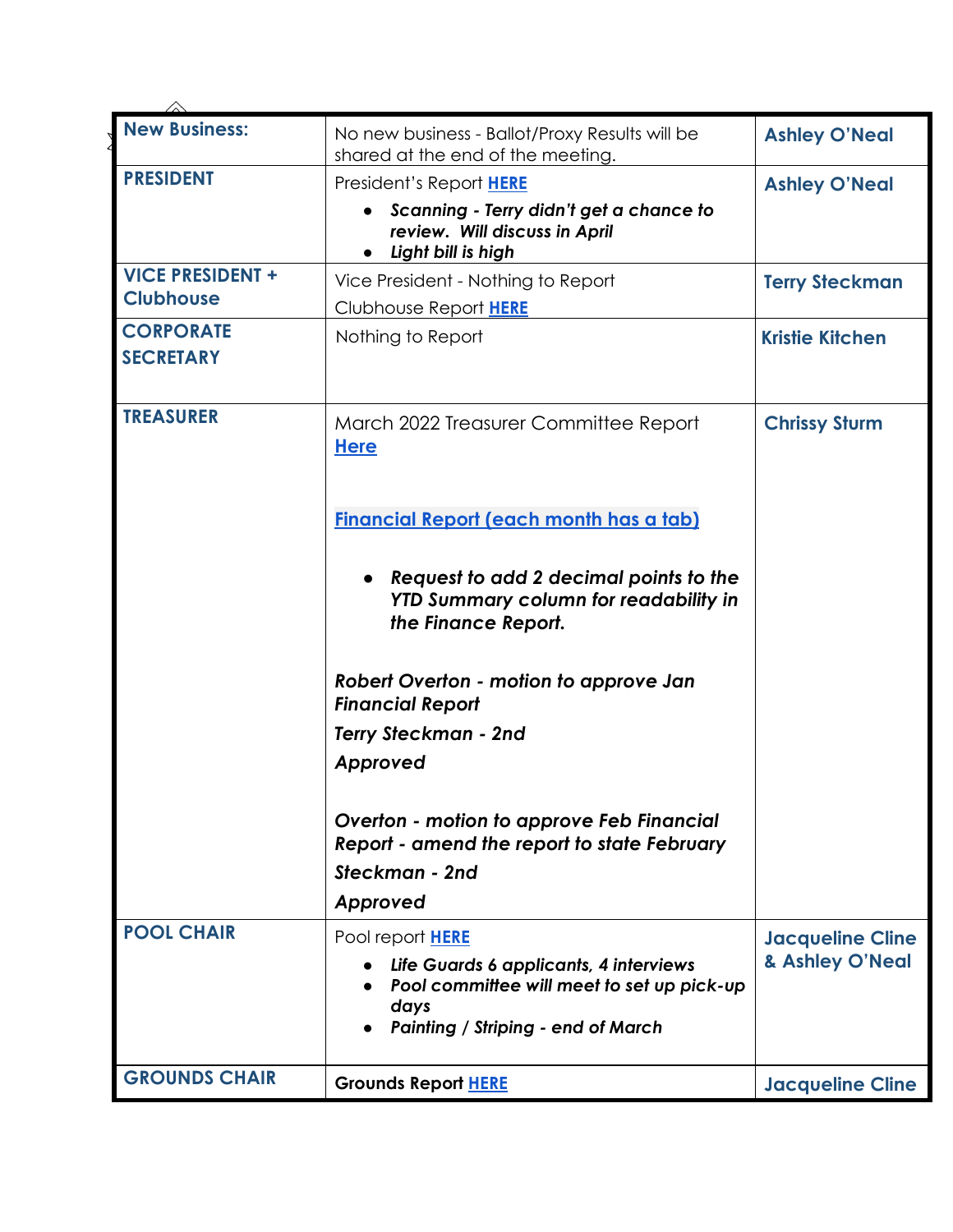|                                        | Keep an eye out for spring cleanup.                                                       |                    |
|----------------------------------------|-------------------------------------------------------------------------------------------|--------------------|
|                                        |                                                                                           |                    |
| <b>ACTIVITIES CHAIR</b>                | 1. Fused Glass Class is Friday, March 18 from<br>6 - 8 pm at GRT Hot Glass Studios.       | <b>Emily Myers</b> |
|                                        | 2. Lawn Care course in April hosted by Dick                                               |                    |
|                                        | Huber.                                                                                    |                    |
|                                        | 3. Future Activities: Can be found on the<br>website calendar. They will be updated as we |                    |
|                                        | know more details. Check back regularly. We                                               |                    |
|                                        | also always create event pages on Facebook.                                               |                    |
| <b>WEBSITE CHAIR</b>                   | Website Report HERE                                                                       | <b>Erich Bauer</b> |
| <b>SWIM TEAM CHAIR</b>                 | Swim Team Report HERE                                                                     | <b>Erich Bauer</b> |
|                                        | Annual conference startup meeting on April 10th<br>at the Carefree Clubhouse.             |                    |
| <b>NEWSLETTER CHAIR</b>                | Nothing to Report                                                                         | <b>Nancy Bauer</b> |
|                                        | In progress. Should go out at the end of the 1st<br><b>Quarter (this month)</b>           |                    |
| Q&A                                    | Special Meeting Questions (30 Mins)                                                       |                    |
|                                        | See Below                                                                                 |                    |
| <b>BALLOT</b><br><b>RESULTS/VOTING</b> | Results from the Ballots.                                                                 |                    |
|                                        | # of ballots total?                                                                       |                    |
|                                        | Any invalid ballots?<br>Capital Expenses Results (over 40%)                               |                    |
|                                        | Initial ask for dues increase (\$25)                                                      |                    |
|                                        | Additional increase for reserve fund? \$20                                                |                    |
|                                        | 346 ballots returned                                                                      |                    |
|                                        | Quorum met                                                                                |                    |
|                                        | 3/ <sub>3</sub> or .66 to pass for each item. 228 votes in favor<br>needed to pass.       |                    |
|                                        | Capital Expenses - Spend over 40%:                                                        |                    |
|                                        | 233 votes In favor - <b>PASS</b>                                                          |                    |
|                                        | Increase Dues by \$25 per year:                                                           |                    |
|                                        | 232 votes in favor - PASS                                                                 |                    |
|                                        | Additional increase of \$20 for Reserve Fund:                                             |                    |
|                                        | 193 votes in favor - <b>FAIL</b>                                                          |                    |
|                                        |                                                                                           |                    |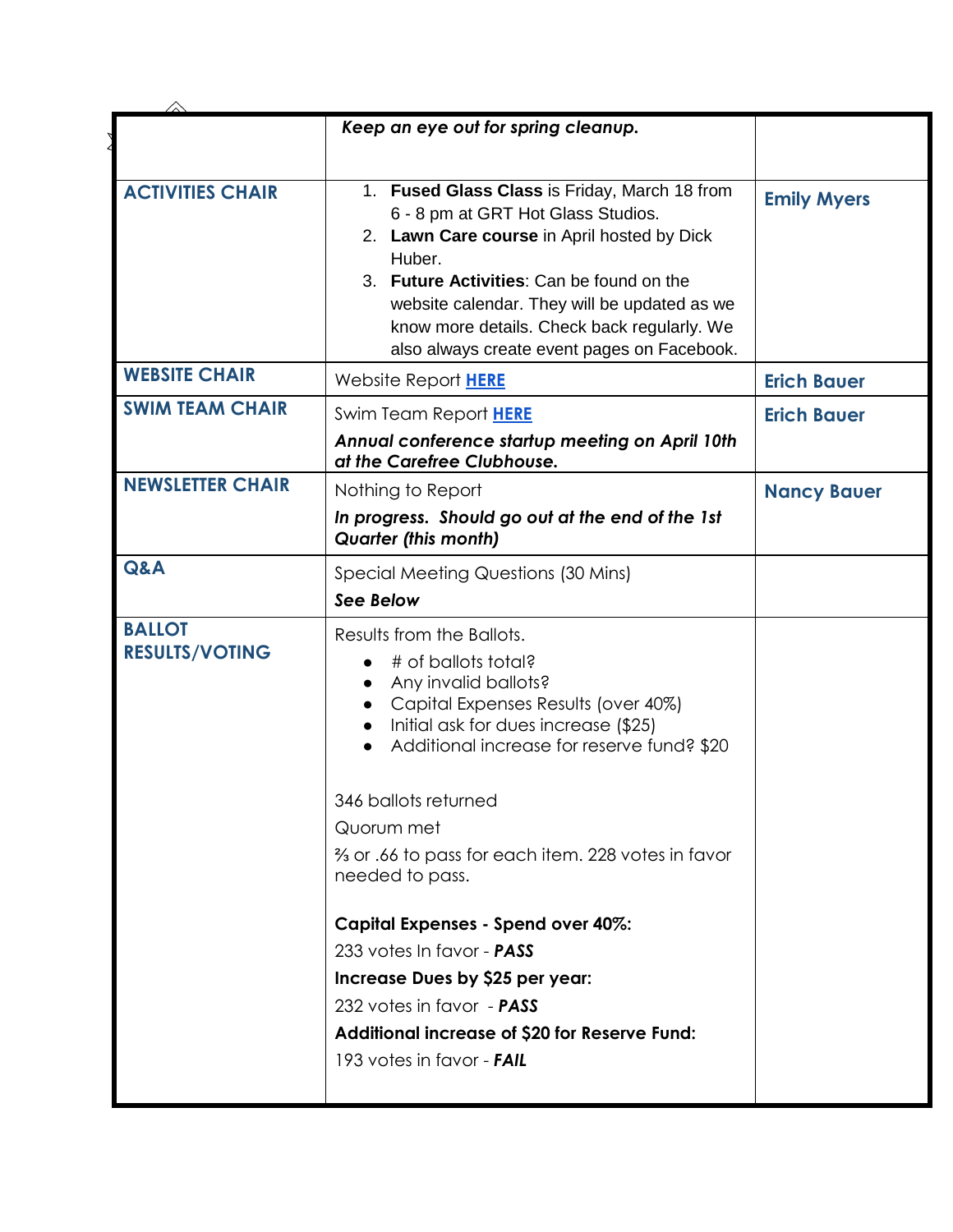| Motion to approve 2022 Carefree Budget - Mike |                                                                                                                  |
|-----------------------------------------------|------------------------------------------------------------------------------------------------------------------|
| Second - Terry                                |                                                                                                                  |
|                                               |                                                                                                                  |
| Roll call vote to approve the 2022 Carefree   |                                                                                                                  |
|                                               |                                                                                                                  |
|                                               |                                                                                                                  |
| Ashley - Yes                                  |                                                                                                                  |
| Terry - Yes                                   |                                                                                                                  |
| Chrissy - Yes                                 |                                                                                                                  |
| Att - Yes                                     |                                                                                                                  |
| Jacq - yes                                    |                                                                                                                  |
| Jackie yes                                    |                                                                                                                  |
| Kristie - yes                                 |                                                                                                                  |
| Erich yes                                     |                                                                                                                  |
| Robert yes                                    |                                                                                                                  |
| Mike Yes                                      |                                                                                                                  |
| Adam yes                                      |                                                                                                                  |
|                                               |                                                                                                                  |
|                                               |                                                                                                                  |
|                                               |                                                                                                                  |
| Second - Adam                                 |                                                                                                                  |
|                                               |                                                                                                                  |
| Meeting Adjourned                             |                                                                                                                  |
| April 11, 2022                                |                                                                                                                  |
|                                               | <b>Budget</b><br>As to be amended to add \$25 per lot to income.<br>2022 Budget passes<br>Motion to adjourn Mike |

#### **ADDITIONAL DISCUSSION ITEMS SUBMITTED:**

1. Who reviews the Carefree Crocodile budget yearly? Who reviews their liabilities and assets?

*Budget is set up - \$29,000 annually. Funds generated by the swim team. No funds provided from the Carefree club.*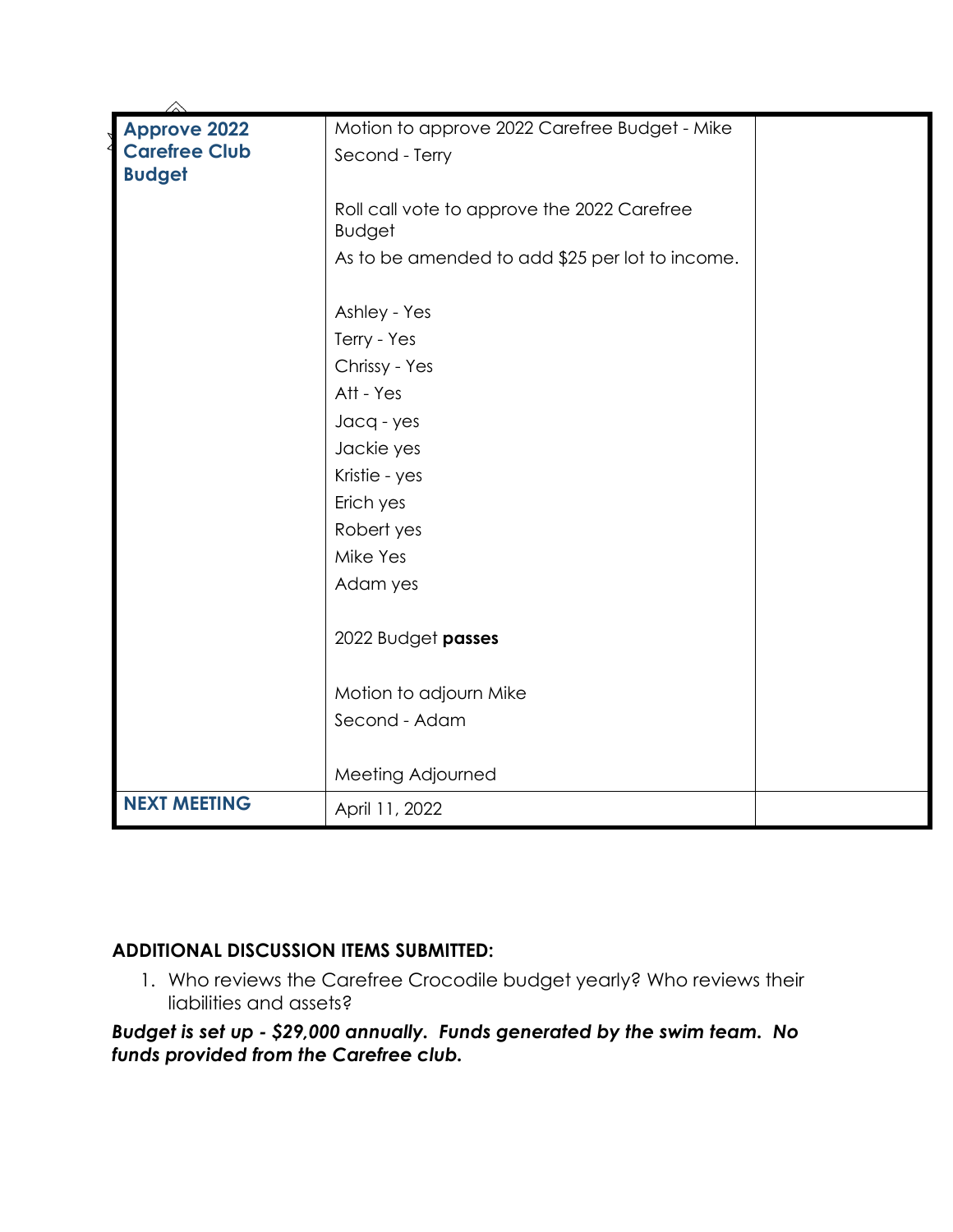*Careffee Treasurer is the Treasurer of the Crocodiles Swim Club*<br>Z*carefree Club*  $\infty$ *Member comment - requesting a review of the swim team budget.* 

*Request for visibility of what the swim team's budget looks like.* 

2. Brad/Heather Fischer- may have a question once meeting is over.

*Carefree Crocodiles cover their own funds, and they contribute.*

*Concerns about how the pool was run in 2021. Trash on the deck. Too much staff.* 

#### *Robert Overton Shared:*

*Question about the Reserve Study*

#### *[Reserve study completed in 2016.](https://www.carefreeclub.org/media/2b8772af-4b5a-4bf5-86f6-b883268997df/pEQD0Q/Documents/Covenants/Reserve%20Study%20-%20Carefree%20Club%20Inc.pdf)*

*The reserve study showed that Carefree Club was not collecting enough in annual dues to set aside the amount that the study showed we needed for the future. Several years went by. The board decided that we should save some amount, so have been saving some, but haven't been saving enough to pay for the entire reserve study financial projection / direction.* 

*Savings - are using on the ballot question - requesting to spend more of the reserve funding than the board can approve.* 

*Savings account - will take a big hit this year. Still not rebuilding at the rate shown in the reserve study.* 

*The reserve is currently underfunded.* 

3. Is this a special meeting of the membership or a board meeting?

*The meeting of the membership is combined with the board meeting. A special meeting of the membership has a format.*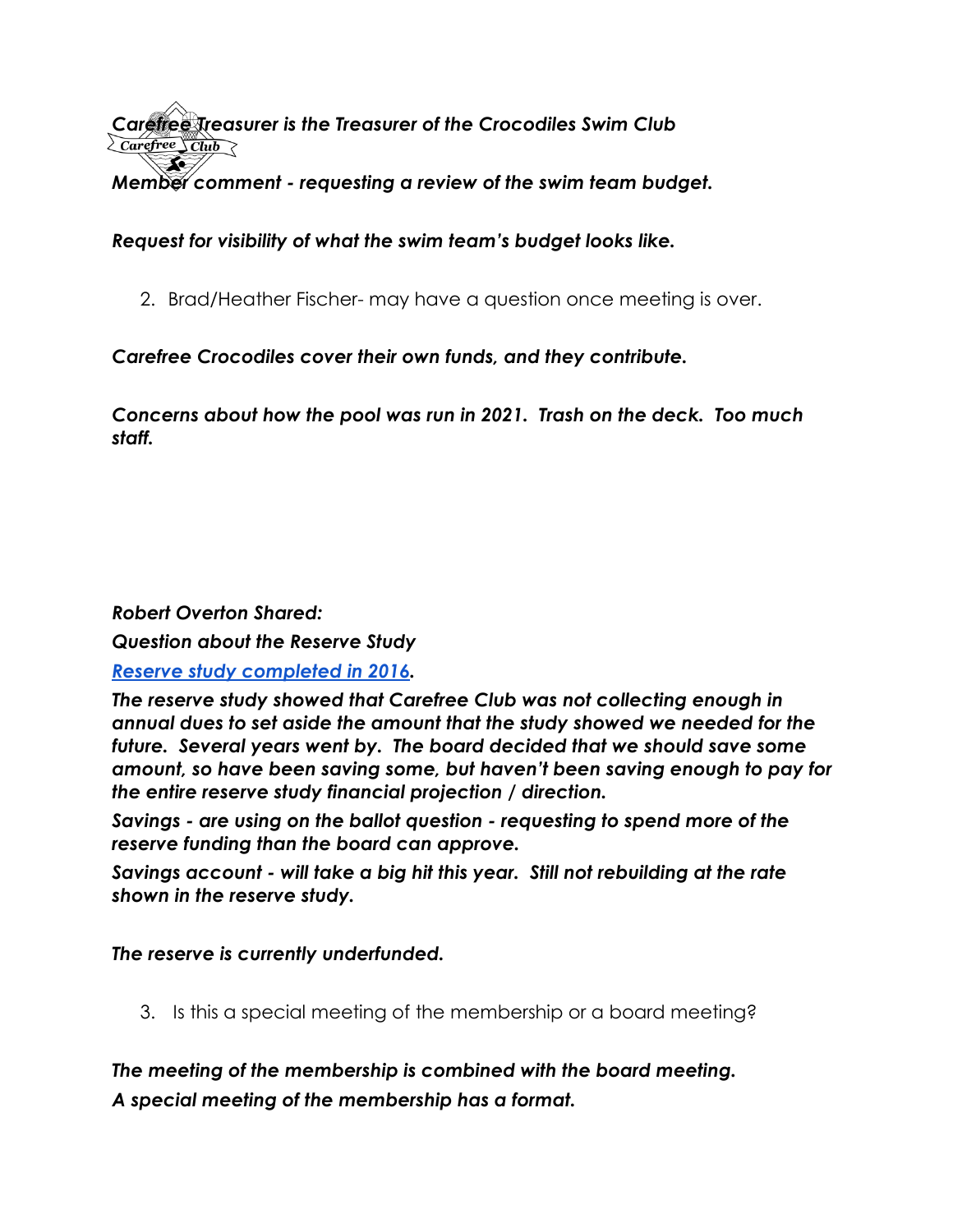## *Recommend future special meetings of the membership occur prior to the board meeting, then proceed with the meeting agenda.*

4. Daniel Black Lot 685 - has questions -wants to be added to the agenda for questions /comments.

**No board meeting next week.** 

**Sign still had January.** 

**Dan had heart surgery last monday. For the record, they did find a heart…**

**Question about the door replacement:** 

**Ballot - carefree clubhouse entry doors do not meet fire standards and lack emergency exit standards.** 

**Requested documentation from a fire marshall stating that we are not in compliance. Listed 2014 code.** 

**Current building code, does not apply to existing doors.** 

**Ever failed an inspection. No, no documentation.** 

**Is it possible they may not meet current safety codes, but not current new building codes.** 

**Dan's concern: Not the doors. Dan states that the concern is with approach in verbiage in the letter, stating that we aren't out of compliance. We are in compliance.** 

**Steve: We did pass the fire inspection.** 

**New inspector came in and was going to cite. It passed because it is grandfathered in.** 

Other:

*Matt Randall will request an energy audit from REMC.*